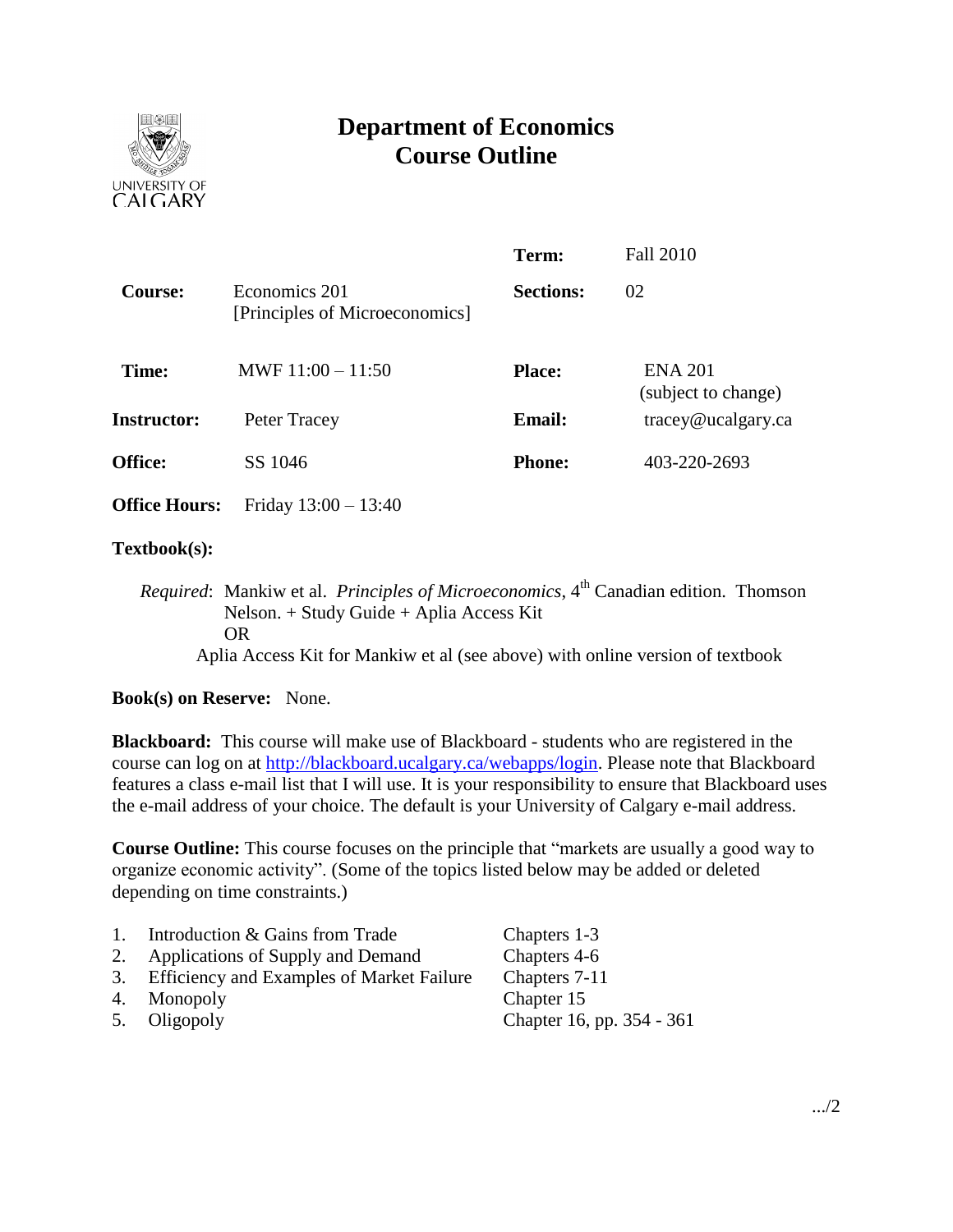### **Grade Determination and Final Examination Details:**

| 6 assignments (using Aplia), of which the 5 best will count | <b>20 %</b> |
|-------------------------------------------------------------|-------------|
| Midterm Examination: Wednesday, October 6, 2010             | 30%         |
| Final Examination                                           | 50%         |

### Assignments:

- 1. In order to complete assignments in this course, you will be required to access the Aplia website at [http://econ.aplia.com.](http://econ.aplia.com/) Please register on the website within the first week of classes.
- 2. Due dates for the assignments will be announced on the Aplia site during the first week of the semester.
- 3. Course material dealing with a particular assignment will typically be covered in class at least four days before the assignment is due; thus, assignments can be completed at any time up to and including the due date. Only the best five assignments will count towards your final mark. Given these factors, only situations where someone can document illness or domestic affliction for an extended period (i.e., the entire 4 days prior to the due date) would possibly warrant shifting the assignment weight to the final exam. Furthermore, technical problems can be expected to occur sometimes with computer systems and internet availability, so it may be a good idea to not wait until the last minute to submit your assignment. Technical problems will typically not justify shifting the assignment weight to the final exam.
- 4. Using Aplia, you will be able to complete practice problem sets prior to each assignment. In the practice problem sets, you will obtain immediate feedback as to whether you have answered a question correctly. In many cases you will be provided with an explanation if you have not answered correctly. Your results in the practice problem sets are not counted or reported to the instructor. It is strongly recommended that you do the practice problems related to a particular assignment prior to completing the assignments.
- 5. Emails regarding Aplia should be directed towards the providers of Aplia, or to the teaching assistants (TAs), who will be assigned to this course.

#### Examinations*:*

- 1. Examinations will consist of multiple choice questions.
- 2. The midterm examination will be held during the lecture time. **The exam must be completed during the specified time. Extra time will not be given for any reason.**
- 3. The final examination will last for two hours and will be scheduled by the Registrar. **The exam must be completed during the specified time. Extra time will not be given for any reason.**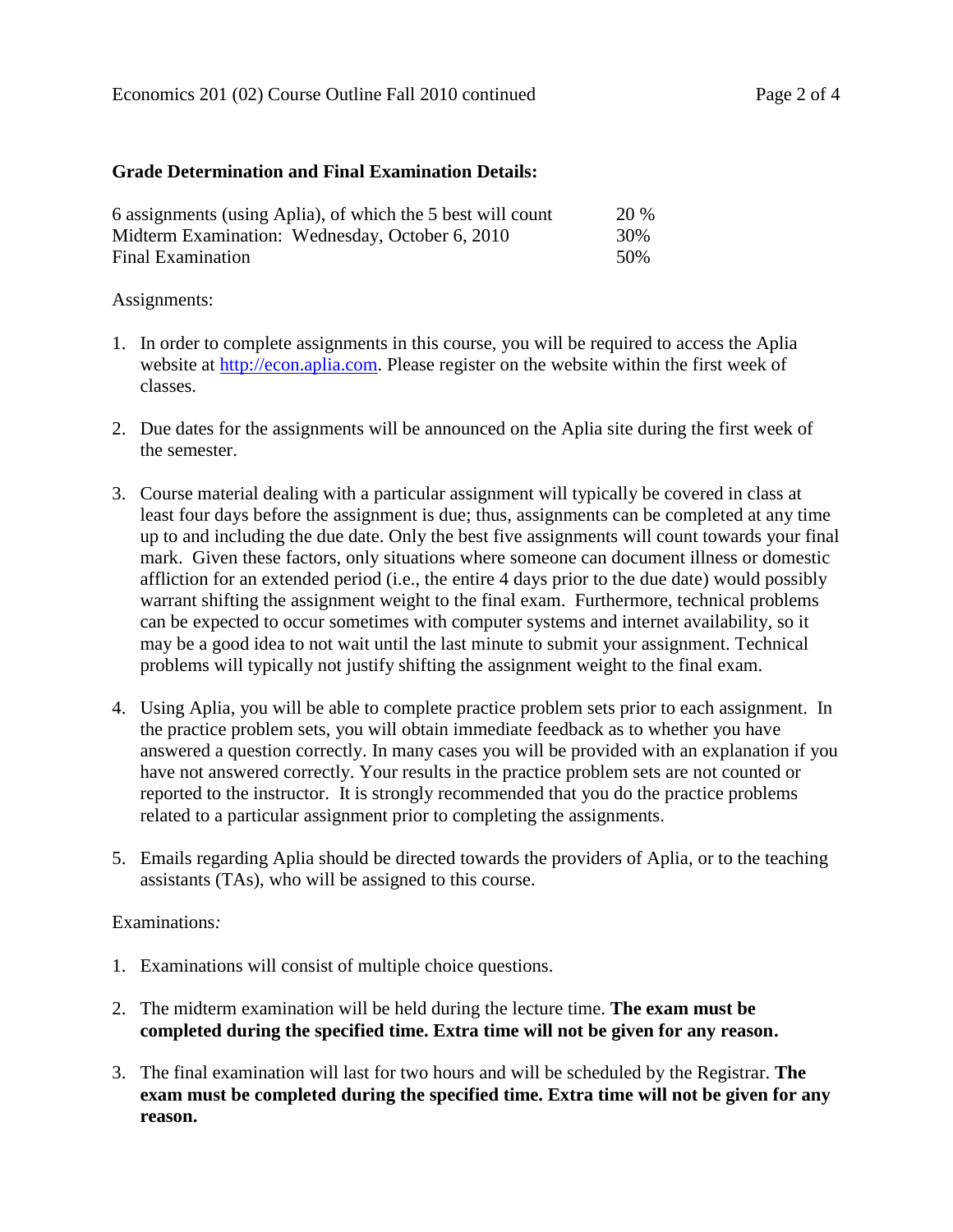…/3

## 4. The use of a non-programmable calculator during tests and examinations is permitted. **The use of graphing calculators, cell phones, and computers is not permitted.**

Assignments, the midterm exam, and the final exam are marked on a numerical (percentage) basis and then converted to letter grades. The course grade is then calculated using the weights indicated above. As a guide to determining standing, these letter grade equivalences will generally apply:

| $A+ 97-100 B$           | $79 - 83$ C- | 62 - 66   |
|-------------------------|--------------|-----------|
| A $92-96$ B- $76-78$ D+ |              | 57 - 61   |
| A- $89-91$ C+ 73-75 D   |              | $50 - 56$ |
| $B+ 84-88$ C 67 - 72 F  |              | $0 - 49$  |

## **Notes:**

- 1. Students should be aware that no "make-up" midterms will be given. Any student who finds it necessary to miss the midterm must notify the instructor in advance and produce a valid medical certificate or other required documentation in order to have the weighting adjusted. This adjustment will result in the final exam counting for 80% of the final grade and the Aplia assignments counting for 20% of the final grade. Note that deferred final examinations may contain short/long answer questions. Also, deferred final examinations do not have to cover the same material or have the same format as the regular final examination.
- 2. Examinations will not be given prior to the scheduled date.
- 3. Students should be aware of the academic regulations outlined in The University of Calgary Calendar.
- 4. Students seeking reappraisal of a piece of graded term work should discuss their work with the instructor *within* 15 days of the work being returned to class. However, the earliest that grades will be discussed will be two days after the return of an assignment or examination.
- 5. Students will be responsible for all material listed on the course outline, regardless of whether or not the material has been covered in class, unless the instructor notifies the class that the material will not be covered.
- 6. Please note that the following types of emails will receive no response: emails not addressed to anyone in particular; emails where the recipient's name is not spelled correctly; anonymous emails; emails which do not specify the course and section in which you are registered; and, emails involving questions that are specifically addressed on the course outline.
- 7. It is the student's responsibility to request academic accommodations. If you are a student with a documented disability who may require academic accommodation and have not registered with the Disability Resource Centre, please contact their office at 220-8237. Students who have not registered with the Disability Resource Centre are not eligible for formal academic accommodation. **You are also required to discuss your needs with your instructor no later than fourteen (14) days after the start of this course.**